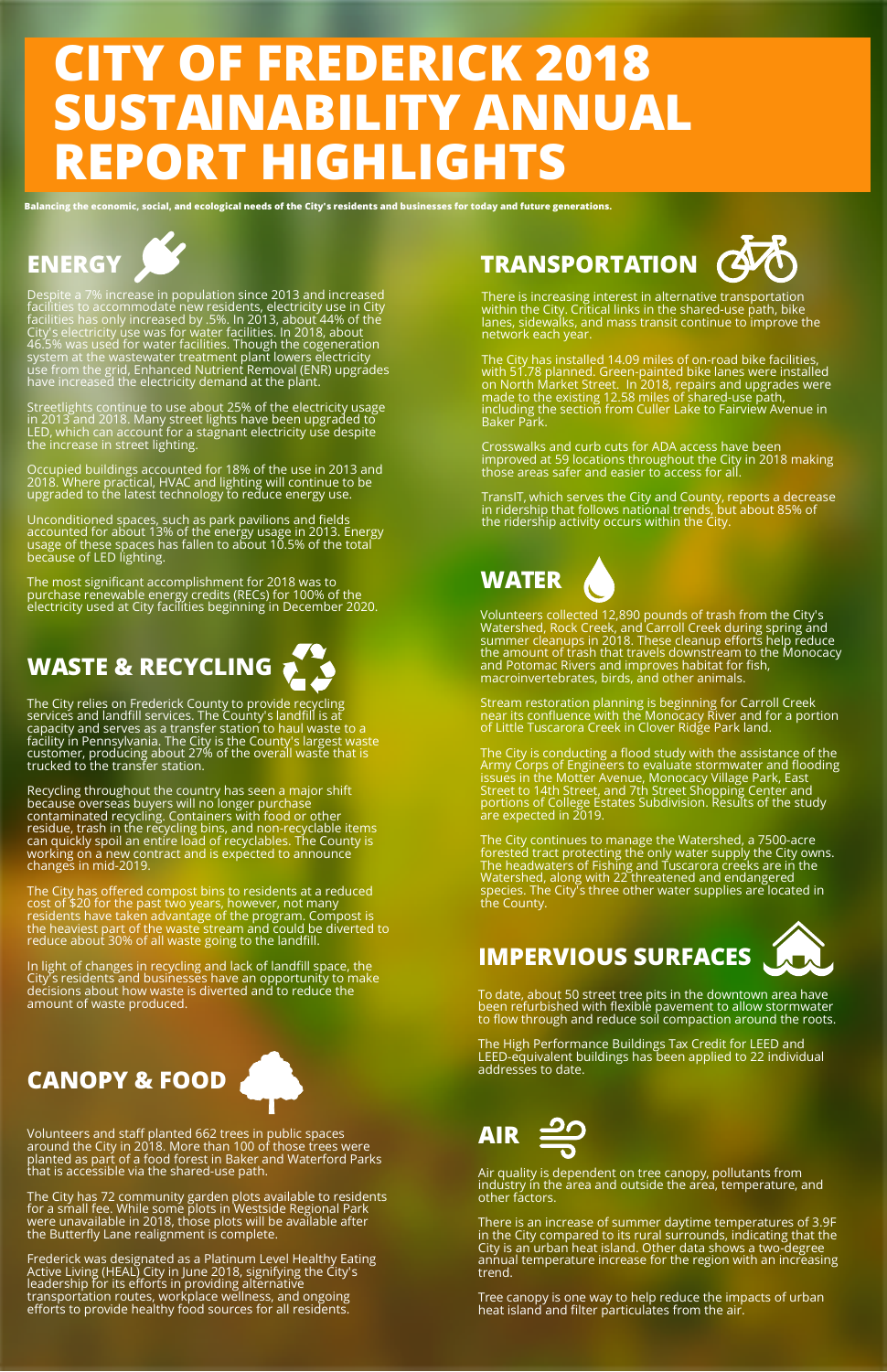# **CITY OF FREDERICK 2018 SUSTAINABILITY ANNUAL REPORT**

Balancing the economic, social, and ecological needs of the City's residents and businesses for today and future generations.



The City of Frederick Sustainability Department<br>and Frederick Courty Office of Sustainability<br>and Environmental Resources will partner in<br>spring 2019 to facilitate stream cleanups in the<br>area. The Potomac Watershed Cleanup

## **FLEET**

The City's fleet includes 6 hybrid sedans and 1 plug-in hybrid vehicle. City police are requesting funding for 20 hybrid utility vehicles to replace aging fleet vehicles in FY20.



#### COGENERATION

The cogeneration facility at the WWTP helps offset the energy used at the plant and offsets about 4% of the City's overall energy usage. The cogen facility saves an average of \$5,730 per month.

# **ENERGY AUDITS**

An ASHRAE Level II audit was conducted on the William<br>Talley Recreation Center, which resulted in potential<br>upgrades to reduce energy use and lower the building's<br>carbon footprint. The Sustainability Department hopes to<br>co provide a punch list of upgrades to help reduce energy<br>use and lower the carbon footprint of those buildings.



**SAVE THE FISH**

**CLEAN** WATER Volunteers register cleanup sites through the Potomac Watershed Cleanup. 5 sites are registered on  $\hbox{\large\bf C}$ ity sites with an average of 1,796  $\hbox{\large\bf C}$ bags of trash collected each year.<br>Site leaders request permission for<br>access to the stream and to stage<br>trash at a pre-determined location,<br>supplies, and lead the cleanup<br>operation.

# **1,796 BAGS**

sites throughout Frederick County,<br>all to protect local streams and<br>rivers. Volunteers remove<br>thousands of pounds of trash every<br>year from local waterways.

#### 100% RENEWABLE

The City will purchase renewable energy credits to offset 100% of its electricity use beginning December 2020. This will exceed the goal of 20% renewables by 2022.



#### ENR

The City's wastewater treatment plant<br>was upgraded in 2018 with enhanced<br>nutrient removal (ENR) technology to<br>reduce the amount of nitrogen and<br>phosphorus entering the waterway.

These reductions will help improve the<br>health of Monocacy and Potomac rivers<br>and the Chesapeake Bay by reducing the<br>nutrients that can cause harmful algae blooms.

## **1,712 TONS**

The City's residents and businesses average 1,712 tons of trash each month, an increase of 4% from 2016 and 12% from 2014.

#### COMPOST BINS

More than 100 compost bins<br>have been deployed at private<br>residences around the City. The<br>bins help keep vermin out and<br>that hundreds of pounds of<br>compost has been kept out of<br>landfill.



Engineering, Planning, Permits, and Sustainābility stāff are working on developing<br>electric vehicle (EV) infrastructure language to incorporate into the land management code and a new ordinance. This will better prepare<br>our City for installing public and private EV<br>charging stations.

Sustainability and Planning departments<br>worked to redline the Landscaping section of<br>the Land Management Code to include<br>updates to the Forest Conservation language,<br>as well as other changes to balance canopy<br>and green spa

**LMC SEC 605**

# **FLOODPLAIN**

Sustainability and Engineering departments worked to redline the Floodplain Ordinance with <sup>a</sup> definition for riparian buffers and establish zones for allowed activity.<br>This will improve water quality,<br>help reduce erosion, and create<br>more habitat. This is a legislative<br>priority for FY19.

# 12,890 LBS

Volunteers collected 12,890 pounds of trash from the Watershed, Rock Creek and Carroll Creek during spring and summer cleanups in 2018.



# LIGHT UP

To date, street lights have been<br>upgraded to LEDs on 34 street<br>segments and 3 entire<br>neighborhoods, with more planned<br>each year. Grants from Maryland<br>Smart Energy Communities (MSEC)<br>have funded the upgrades to more<br>than 25



About 85% of all TransIT's Connector Route ridership activity occurs within the City of Frederick. In FY18, Connector Routes provided more than 520,000 passenger trips, or about 1,840 passenger trips each<br>weekday, and about 1,000 passenger trips on Saturdays.<br>The MARC Train Station/Transit Center on East Street is the most active location where about 1,400 passengers<br>are boarding or arriving each day.



# **77,000 BUTTS**

Through a collaboration with Downtown<br>Frederick Partnership, NAC 11, and the<br>Sustainability Committee, about 30 Terracycle<br>cigarette butt recycling containers were installed<br>downtown. Nearly 55 pounds of buts have been<br>rec